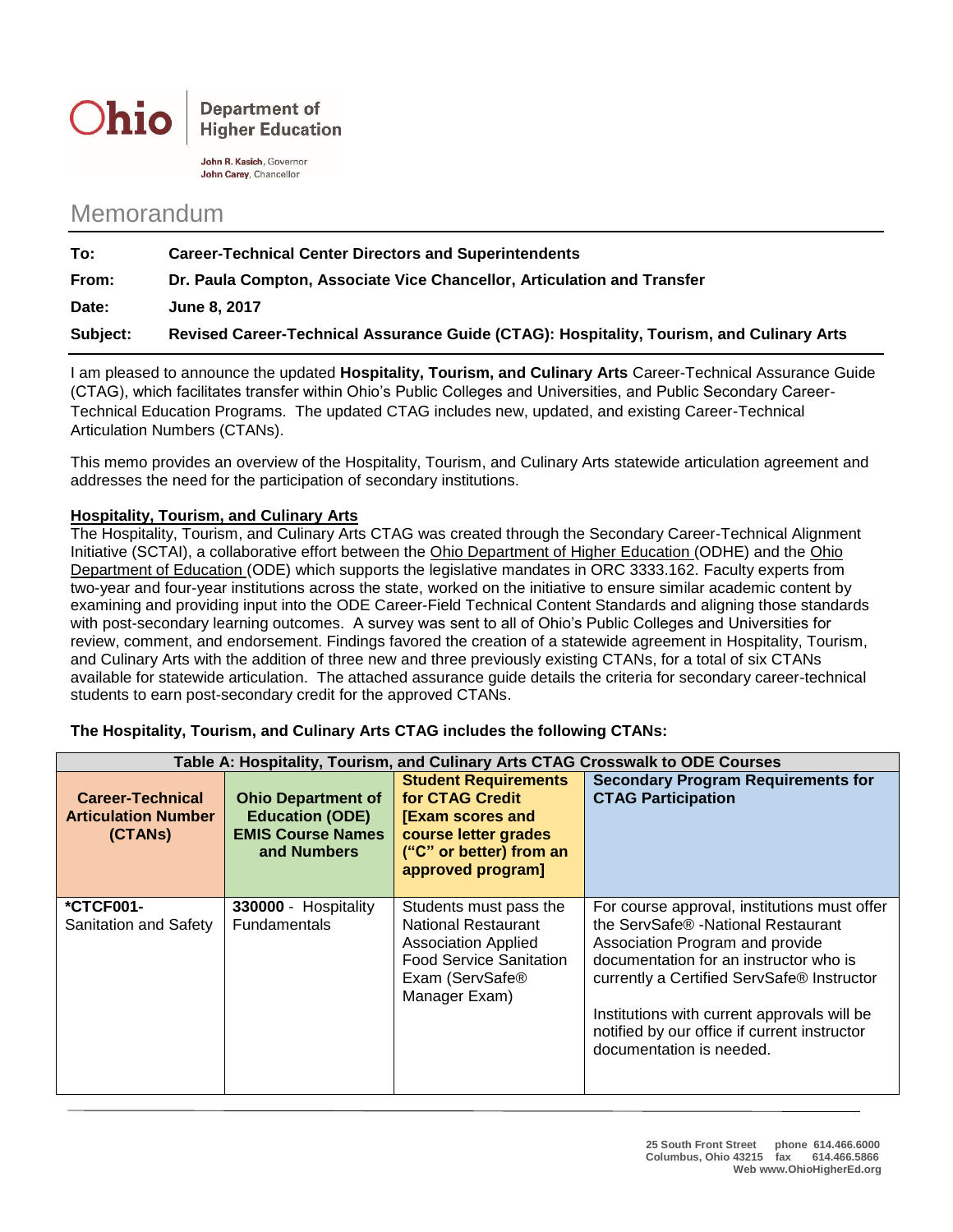| <b>*CTCF002-</b><br>Introduction to<br>Hospitality and<br>Tourism                                                                                                                    | 330000 - Hospitality<br>Fundamentals                                                       |                                                                                            |                                                                                                                                                                                                                                                       |  |  |
|--------------------------------------------------------------------------------------------------------------------------------------------------------------------------------------|--------------------------------------------------------------------------------------------|--------------------------------------------------------------------------------------------|-------------------------------------------------------------------------------------------------------------------------------------------------------------------------------------------------------------------------------------------------------|--|--|
| *CTCF005- Basic<br><b>Food Production</b>                                                                                                                                            | 330100 -<br>Fundamentals of<br><b>Food Production</b>                                      | A grade of "C" or Better<br>for these ODE Courses                                          | We expect WebXam <sup>tm</sup> cut scores (by<br>August 2017 from ODE), which will                                                                                                                                                                    |  |  |
| ***CTCF007-<br>Technology in the<br><b>Hospitality Industry</b><br>**CTCF008- Front<br><b>Office Operations</b><br><b>AND Housekeeping</b><br>Operations for the<br>Lodging Industry | 330035 - Hospitality<br>Management<br>330030 - Front Office<br>Management and<br>Operation | is required for CTAG<br>credit<br>A WebXam <sup>tm</sup> (qualifying<br>score forthcoming) | provide secondary program an opportunity<br>for an expedited review process using the<br>Affirmation Form. Programs will receive<br>an updated communication once these<br>scores are received and before the first<br>review period in October 2017. |  |  |
| **CTCF009-Food<br>Principles and<br>Purchasing                                                                                                                                       | 330120 - Restaurant<br>Management                                                          |                                                                                            |                                                                                                                                                                                                                                                       |  |  |
| *existing CTAN<br>**new CTAN<br>tttavlating CTAN with algolficent sevialence to the correor location arriverse                                                                       |                                                                                            |                                                                                            |                                                                                                                                                                                                                                                       |  |  |

**\*\*\*existing CTAN with significant revisions to the course learning outcomes**

Please see the attached CTAG document for course descriptions and learning outcomes.

**EXISTING and EXPIRING CTANs:** Institutions with prior approval for existing\* and revised \*\*\* CTANs will receive a separate correspondence regarding specific CTAN expirations and resubmission requirements. It is not necessary to create a new course in CEMS. We would like you to reuse what is already in the system in order to maintain clean data. Please contact Monique Menefee-Profitt, [mmenefee-profitt@highered.ohio.gov,](mailto:mmenefee-profitt@highered.ohio.gov) 614-387-1022 or Ryan Cupp, [rcupp@highered.ohio.gov](mailto:rcupp@highered.ohio.gov) 614-752-9474 for assistance with revisions needed for these CTANs.

## **SUBMISSION STEPS**

If your institution offers any of the new \*\*CTANs, you may submit your course(s) and supporting documents through CEMS for review. The first submission opportunity will be by October 2, 2017. Please see the note in the chart above regarding program participation and expedited review.

**Process for Students to Earn Credit:** The following steps provide secondary students the opportunity to access post-secondary credit.

- 1. Secondary institutions must submit their course information through CEMS for the Hospitality, Tourism, and Culinary Arts CTANs taught at the institution and according to the submission requirements each CTAN. The ODE EMIS coded course alignments are shown in Table A.
- 2. Students must accomplish both A and B outlined below:
	- A. Pass the ODE aligned course with a "C" grade or better

B. Pass the corresponding End-of-Course examination with the associated qualifying score for each CTAN when indicated

3. Students must work with their secondary institution(s) to ensure that their official high school transcript, official WebXam<sup>tm</sup> score, and the  $(CT)^2$  Verification Form, (available at the ODHE website [https://www.ohiohighered.org/node/5076\)](https://www.ohiohighered.org/node/5076) are submitted to the post-secondary institution where the student chooses to enroll. In order to facilitate transfer, the post-secondary institution must also be a participant of the statewide agreement or offer the career-technical course.